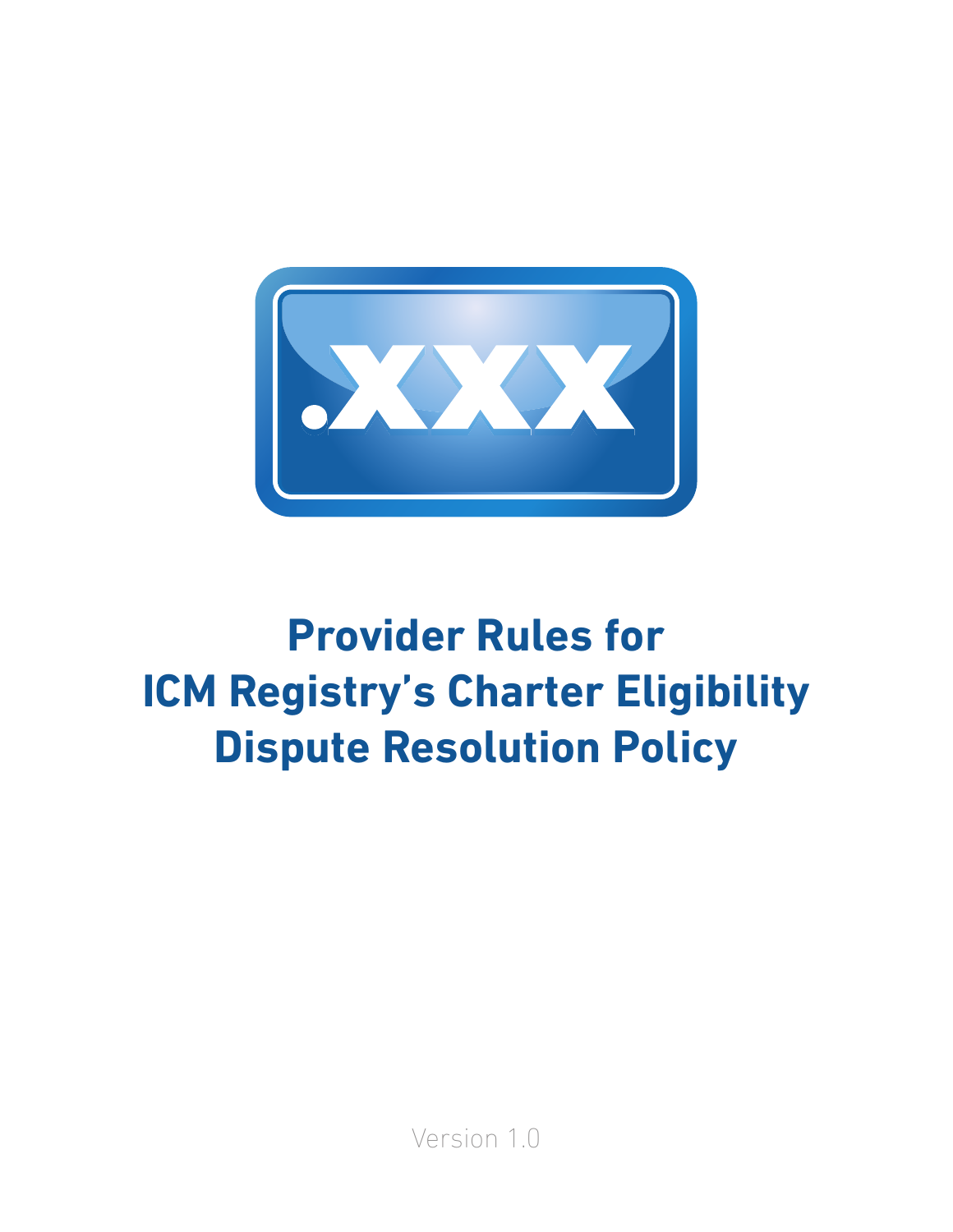# **PROVIDER RULES FOR ICM REGISTRY'S CHARTER ELIGIBILITY DISPUTE RESOLUTION POLICY**

## **1. Definitions**

- a. **The Policy** means ICM Registry's Charter Eligibility Dispute Resolution Policy ("CEDRP") approved by ICM Registry and effective as of September 1, 2011.
- b. **The Rules** means the rules in this document.
- c. **The Forum** and **The Provider** both refer to the National Arbitration Forum.
- d. **Respondent** means the single person or entity listed in the registrar's Whois database when the complaint is filed.
- e. **Complainant** means the single person or entity claiming to have rights in the domain name in the .XXX TLD, or multiple persons or entities who have a sufficient nexus who can each claim to have rights to the domain name listed in the complaint.
- f. **Party** means a Respondent or Complainant.
- g. **Evaluator** means the person appointed by the Forum to adjudicate the dispute.
- h. **Registry** refers to ICM Registry LLC.
- i. In these Rules or in a Forum or Evaluator Order, documents are deemed **Submitted** when received by the Forum's e-mail server.
- j. **Calendar Days** means that all days, including weekends and international and national holidays, shall be counted in determining all deadlines and due dates.

#### *Exceptions-Deadlines:*

(1) In the event that a deadline falls on a United States federal holiday, as defined by 5 U.S.C. §6103, the deadline shall be extended to the following Calendar Day.

(2) In the event that a Calendar Day deadline falls on a Saturday or Sunday, the deadline shall be extended to the following Calendar Day.

# **2. Scope**

The Forum will apply the Policy and the Rules in effect at the time a complaint is Submitted. The Rules may be amended by the Forum with approval from the Registry.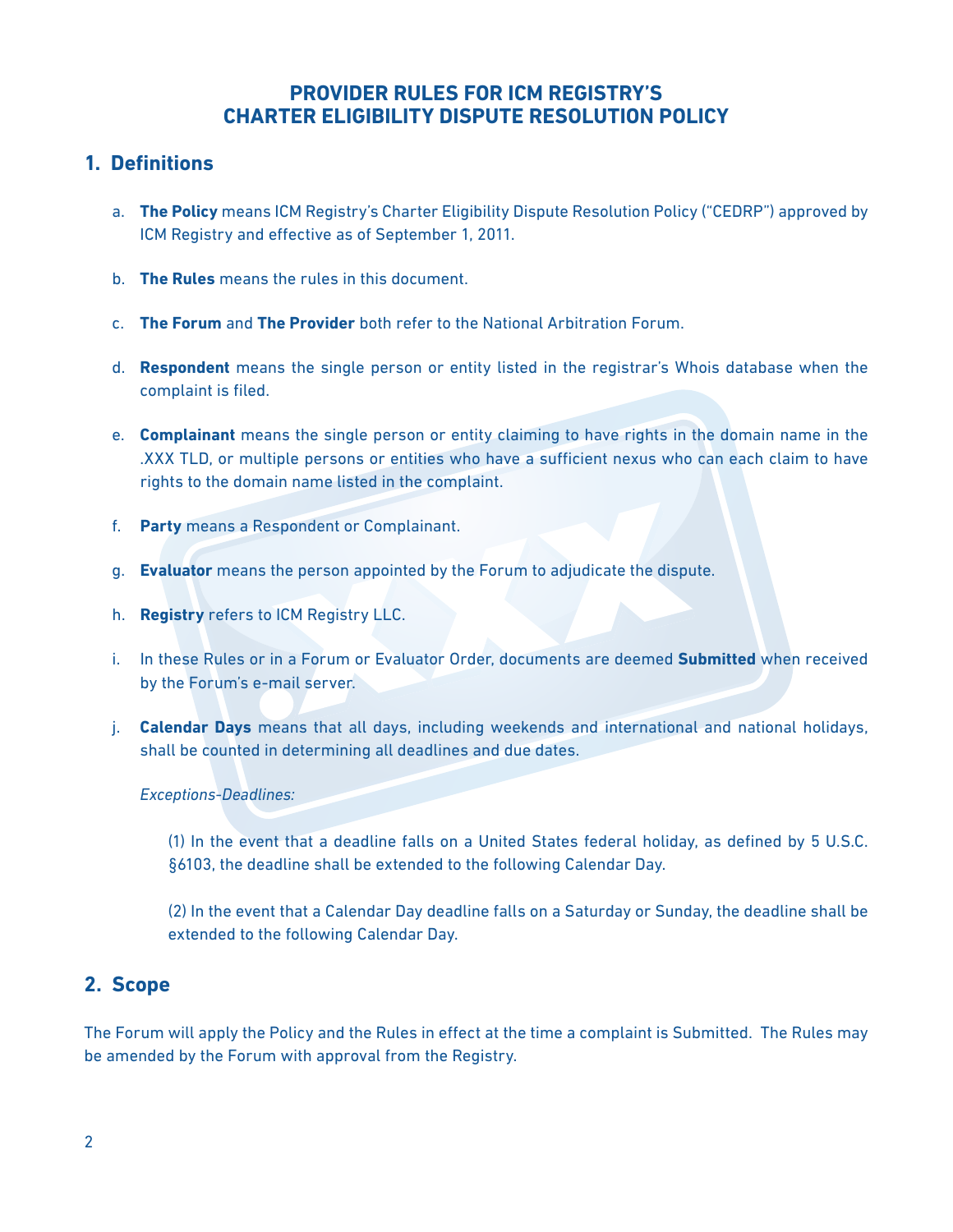## **3. Communications**

a. When forwarding a complaint, including any annexes, electronically to the Respondent, it shall be the Provider's responsibility to:

(i) send written notice of the complaint, including the deadline for responding and links for accessing the Policy and Rules, as well as means of contacting the Provider, in electronic form by e-mail to:

(1) the e-mail addresses for the registrant, including technical, administrative, and billing contacts, as listed in the publicly available Whois;

(2) any e-mail addresses for the registrant, including technical, administrative, and billing contacts, provided by the Registry to the Provider;

(3) any e-mail address the Respondent has notified the Provider it prefers and, to the extent practicable, to all other e-mail addresses provided to the Provider by Complainant under Rule 4;

(4) the registrar; and

(5) the Registry

and either

(ii) send the complaint, including any annexes, to the e-mail addresses specified in Rule 3(a)(i)  $(1-3);$ 

or

(iii) provide the complaint, including any annexes, via an online portal, in which case the link and instructions for use shall accompany the notice in Rule 3(a)(i)(1-3).

- b. Any written communication to Complainant or Respondent provided for under these Rules shall be made electronically via the Internet, through e-mail or an online portal (a record of the transmissions being available).
- c. Communications shall be made in English.
- d. Either Party may update its contact details by notifying the Provider.
- e. Once the case is commenced per Rule 5, any communication by

(i) an Evaluator to any Party shall be copied to the Provider and to the other Party;

(ii) the Provider to any Party shall be copied to the other Party; and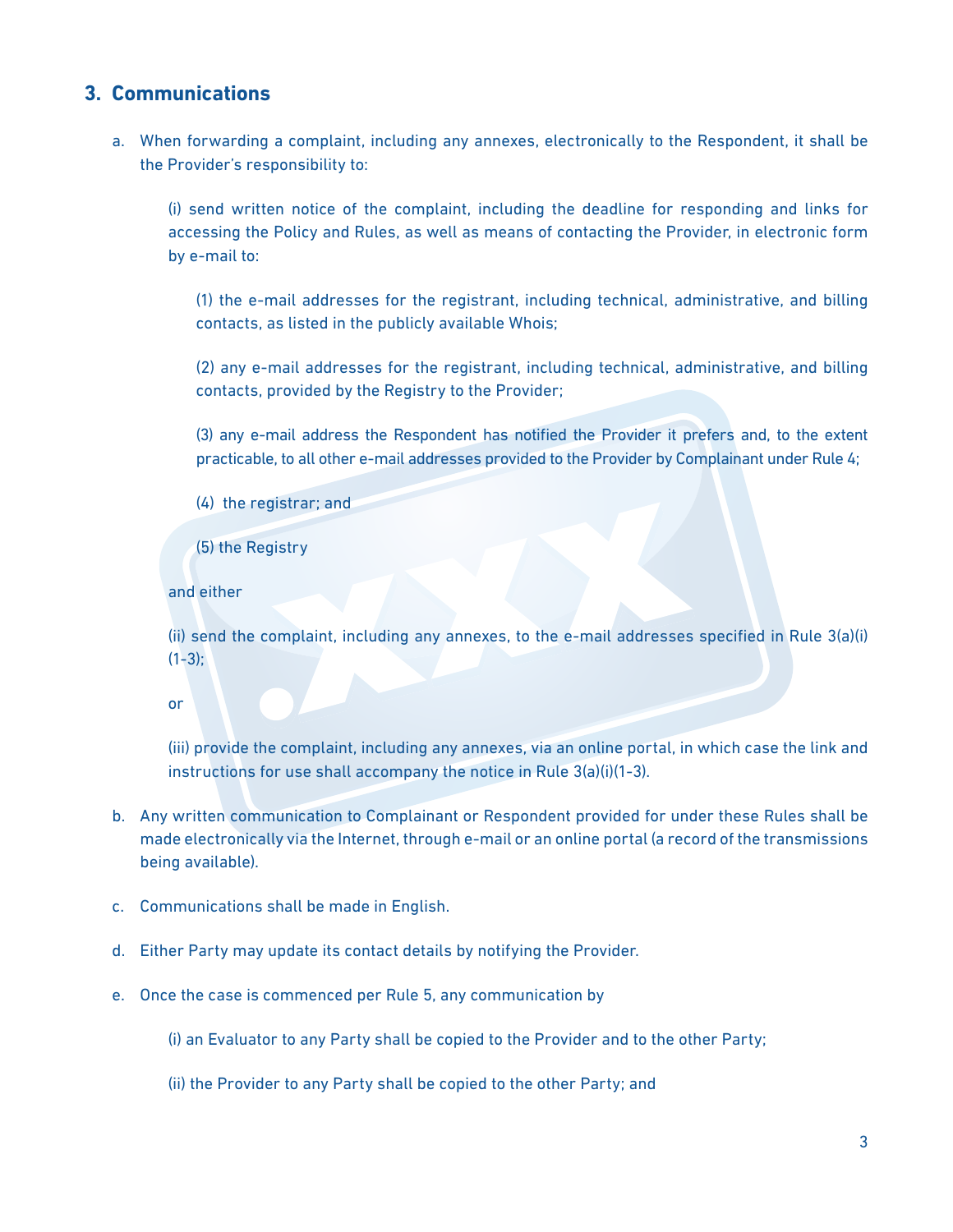(iii) a Party shall be copied to the other Party, the Evaluator and the Provider, as the case may be.

- f. The parties may communicate with the Forum case coordinator assigned to their proceeding by phone or e-mail.
- g. Any request by a party for any type of action by the Forum or Evaluator must be communicated in writing to the Forum and the opposing party(s).
- h. No party may directly communicate with an Evaluator.
- i. It shall be the responsibility of the sender to retain records of the fact and circumstances of sending, which shall be available for inspection by affected parties and for reporting purposes.
- j. In the event a Party sending a communication receives notification of non-delivery of the communication, the Party shall promptly notify the Provider of the circumstances of the notification. Further proceedings concerning the communication and any response shall be as directed by the Evaluator (or the Provider).

## **4. The Complaint**

- a. Any person or entity may initiate an administrative proceeding by submitting a complaint, in English, in accordance with the Policy and these Rules, for a single domain name.
- b. The complaint, including any annexes, shall be submitted in electronic form and shall:

(i) Request that the complaint be submitted for decision in accordance with the Policy and these Rules;

(ii) Provide the name, postal and e-mail addresses, and the telephone and telefax numbers of the Complainant and of any representative authorized to act for the Complainant in the administrative proceeding;

(iii) Specify the preferred e-mail address(es) the Complainant wishes the Provider and Respondent to use for case-related communication;

(iv) Provide the name of the Respondent (domain-name holder), and all information (including any postal and e-mail addresses and telephone and telefax numbers) known to Complainant regarding how to contact Respondent or any representative of Respondent, including contact information based on pre-complaint dealings, in sufficient detail to allow the Provider to send the complaint as described in Rule 3(a);

(v) Specify the domain name that is the subject of the complaint;

(vi) Identify the registrar with whom the domain name is registered at the time the complaint is filed;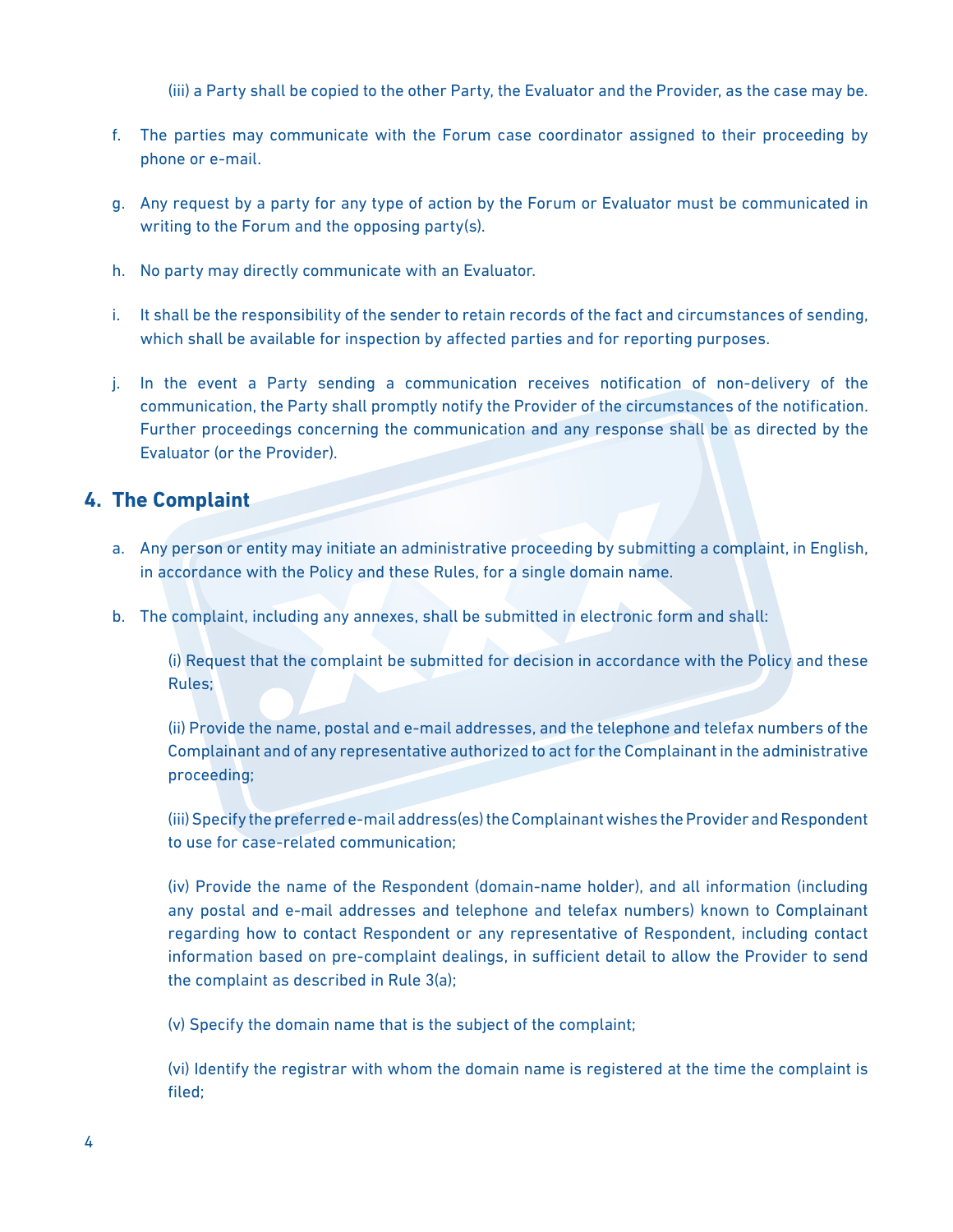(vii) Provide a statement of the grounds upon which the Complaint is based setting forth facts showing the Complainant is entitled to relief, such as:

(1) the respondent registered or used the domain name in a manner inconsistent with community eligibility as further described in the CEDRP policy; or

(2) for a complaint prior to September 1, 2012, a sunrise AT or AD applicant received an improper registration.

(The description should discuss all aspects of Policy Section 2 that are applicable to the claim.)

(viii) Specify, in accordance with the Policy Section 3, the remedies sought;

(ix) Identify any other legal proceedings that have been commenced or terminated in connection with or relating to any of the domain name(s) that are the subject of the complaint;

(x) Conclude with the following statement followed by the signature (in any electronic format) of the Complainant or its authorized representative:

"Complainant agrees that its claims and remedies concerning the registration of the domain name, the dispute, or the dispute's resolution shall be solely against the domain name holder and waives all such claims and remedies against (a) the dispute-resolution provider and Evaluators, except in the case of deliberate wrongdoing, (b) the registrar, (c) the registry administrator, and (d) the Registry, their directors, officers, employees, and agents."

"Complainant certifies that the information contained in this complaint is to the best of Complainant's knowledge complete and accurate, that this complaint is not being presented for any improper purpose, such as to harass, and that the assertions in this complaint are warranted under these Rules and under applicable law, as it now exists or as it may be extended by a good-faith and reasonable argument."; and

(xi) Annex any documentary or other evidence, including any trademark or service mark registration upon which the complaint relies, together with a schedule indexing such evidence.

- c. The complaint must be accompanied by the appropriate fee as listed in Rule 19.
- d. The complaint may not exceed fifteen (15) pages.
- e. The complaint must be sent to the Forum by e-mail (domaindispute@adrforum.com) or filed online through the Forum's online filing platform at http://domains.adrforum.com.

(i) The complaint (as required by Rule  $3(b)(i)-(x))$  must be a separate file (file must not include Annexes from Rule 3(b)(xi)).

(ii) All documents must be in a format as specified in Annex A to these Rules, unless approved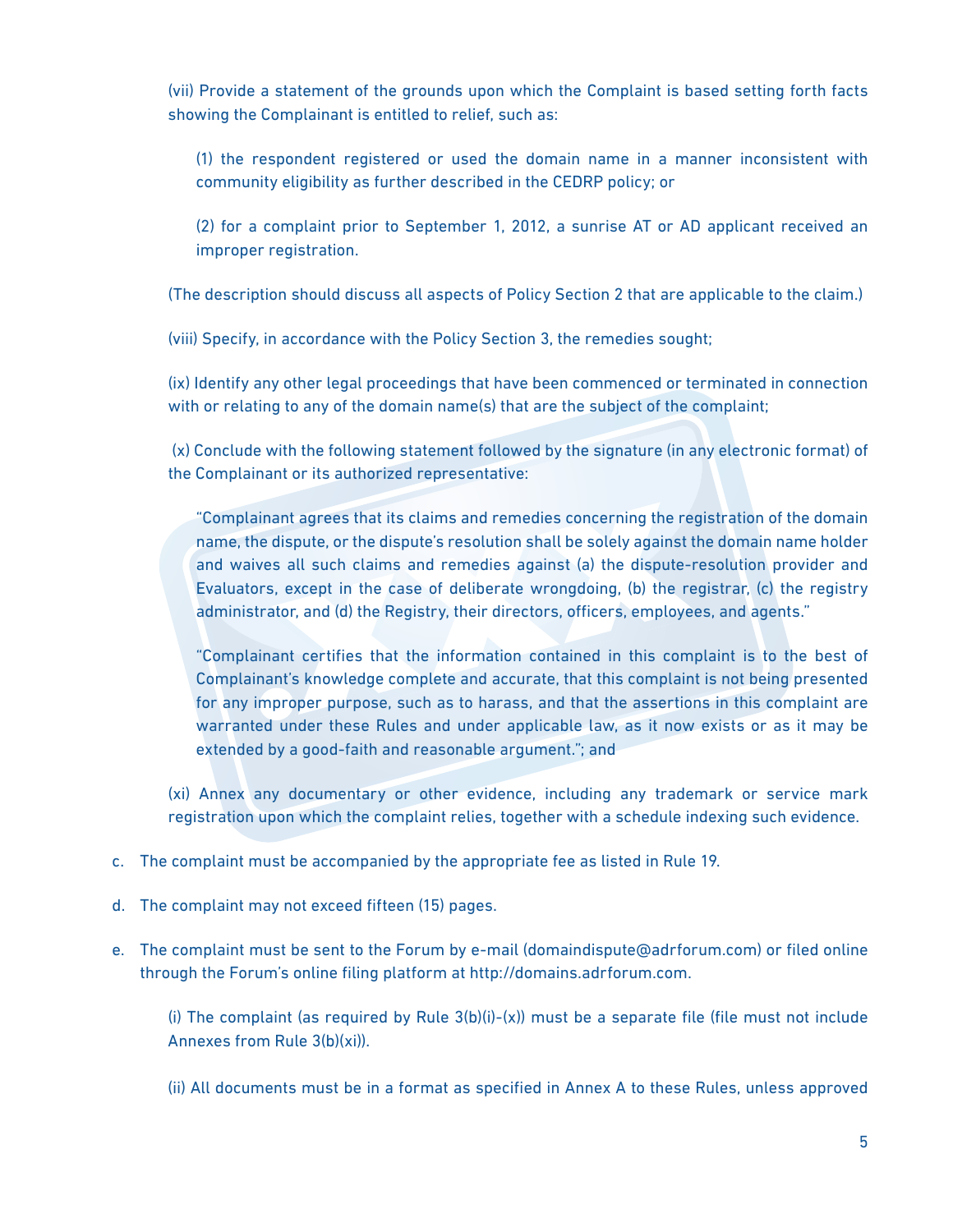by the Forum in advance.

(iii) Individual files must not exceed the file size restrictions as set forth in Annex A to these Rules unless approved by the Forum in advance. The Annexes may be divided into multiple files as needed.

(iv) No individual email, including attachments, may exceed the email size restrictions set forth in Annex A to these Rules unless approved by the Forum in advance. Multiple emails may be used to transmit a single set of complaint documents; the subject line of each email relating to a single complaint must reference the fact that multiple emails have been sent (refer to Annex A for suggested wording)

(v) The Forum may rename electronic files compatible with internal naming conventions, for ease of internal and Evaluator use.

# **5. Notification of Complaint**

- a. The Provider shall review the complaint for administrative compliance with the Policy and these Rules and, if in compliance, shall request the Registry to lock the domain name and maintain the status quo, per Policy Section 5. The Registry shall respond to the Provider's request within five (5) Calendar days.
- b. If the Provider finds the complaint to be administratively deficient, it shall promptly notify the Complainant of the nature of the deficiencies identified. The Complainant shall have five (5) Calendar days within which to correct any such deficiencies, after which the administrative proceeding will be deemed withdrawn without prejudice to submission of a different complaint by Complainant.
- c. Once the complaint is compliant and the domain name locked, the Provider shall provide the complaint, including any annexes, electronically to the Respondent and shall send written notice of the complaint to the Respondent, in the manner prescribed by Rule 3(a), within three (3) Calendar days of notice of the lock under Policy Section 5 and Rule 5(a).
- d. The date of commencement of the administrative proceeding shall be the date on which the Provider completes its responsibilities under Rule 3(a) in connection with sending the complaint to the Respondent.
- e. The Provider shall immediately notify the Complainant, the Respondent, the applicable registrar(s), and the Registry of the date of commencement of the administrative proceeding.

# **6. The Response**

a. Within thirty (30) Calendar days of the date of commencement of the administrative proceeding the Respondent shall submit a response to the Provider, with a copy to the Complainant, at the email address specified in Rule 4(b), in English.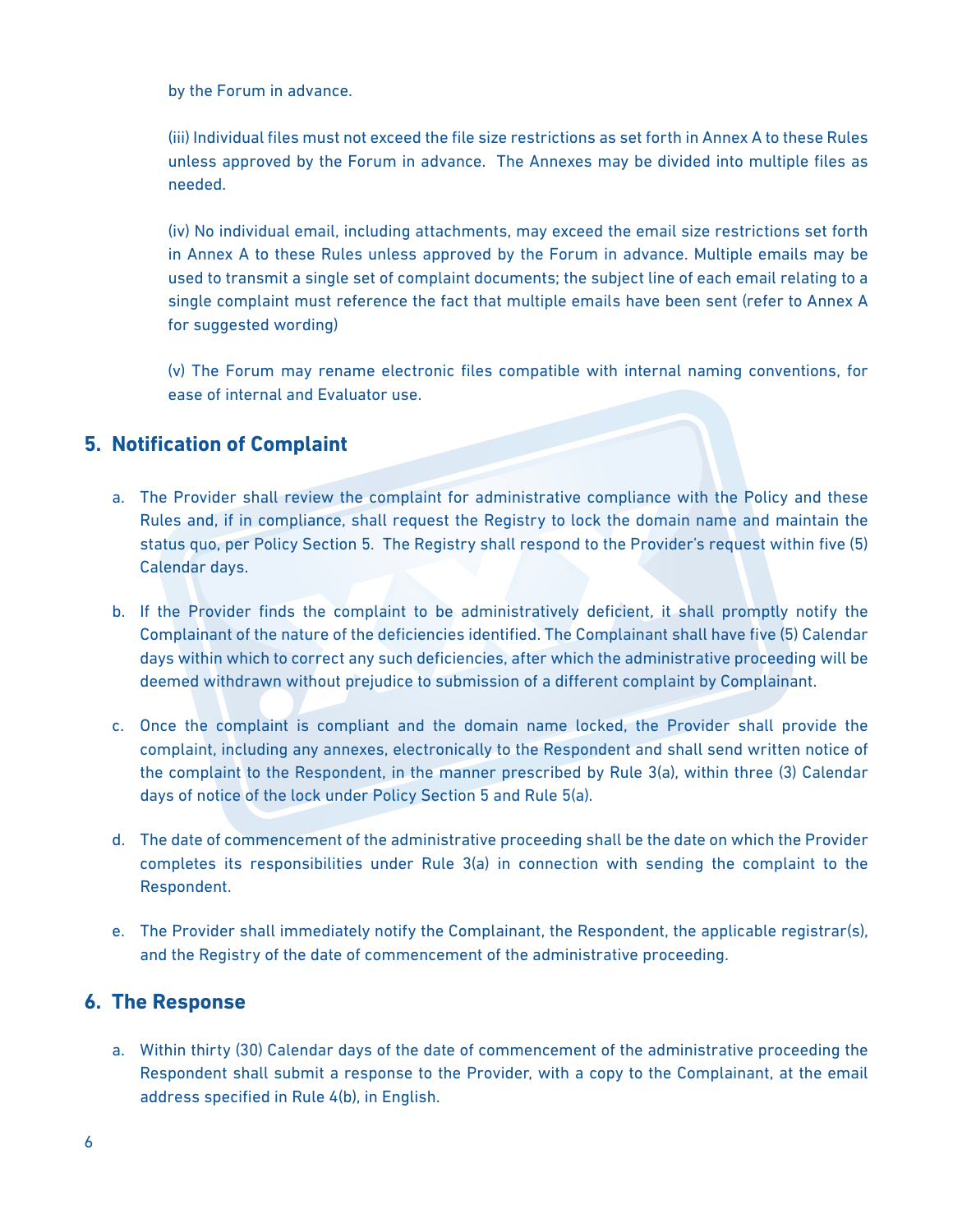b. The response, including any annexes, shall be submitted in electronic form and shall:

(i) Respond specifically to the statements and allegations contained in the complaint and include any and all bases for the Respondent (domain-name holder) to retain registration and use of the disputed domain name;

(ii) Provide the name, postal and e-mail addresses, and the telephone and telefax numbers of the Respondent (domain-name holder) and of any representative authorized to act for the Respondent in the administrative proceeding;

(iii) Specify the preferred e-mail address(es) the Respondent wishes the Provider and Complainant to use for case-related communication;

(iv) Identify any other legal proceedings that have been commenced or terminated in connection with or relating to any of the domain name(s) that are the subject of the complaint;

(v) Conclude with the following statement followed by the signature (in any electronic format) of the Respondent or its authorized representative:

"Respondent certifies that the information contained in this Response is to the best of Respondent's knowledge complete and accurate, that this Response is not being presented for any improper purpose, such as to harass, and that the assertions in this Response are warranted under these Rules and under applicable law, as it now exists or as it may be extended by a good-faith and reasonable argument."; and

(vi) Annex any documentary or other evidence upon which the Respondent relies, together with a schedule indexing such documents.

- c. At the request of the Respondent, the Provider may, in exceptional cases, extend the period of time for the filing of the response. The period may also be extended by written stipulation between the Parties, provided the stipulation is approved by the Provider.
- d. If a Respondent does not submit a response, in the absence of exceptional circumstances, the Evaluator shall decide the dispute based upon the complaint.
- e. The response may not exceed fifteen (15) pages.
- f. The method used by the Forum to communicate to the Respondent will be:
	- (i) the e-mail address listed in the registrar's Whois at the time the complaint is filed; or
	- (ii) the e-mail address(es) provided by Respondent to the Forum.
- g. The response must be sent to the Forum by e-mail (domaindispute@adrforum.com) or filed online through the Forum's online filing platform at http://domains.adrforum.com.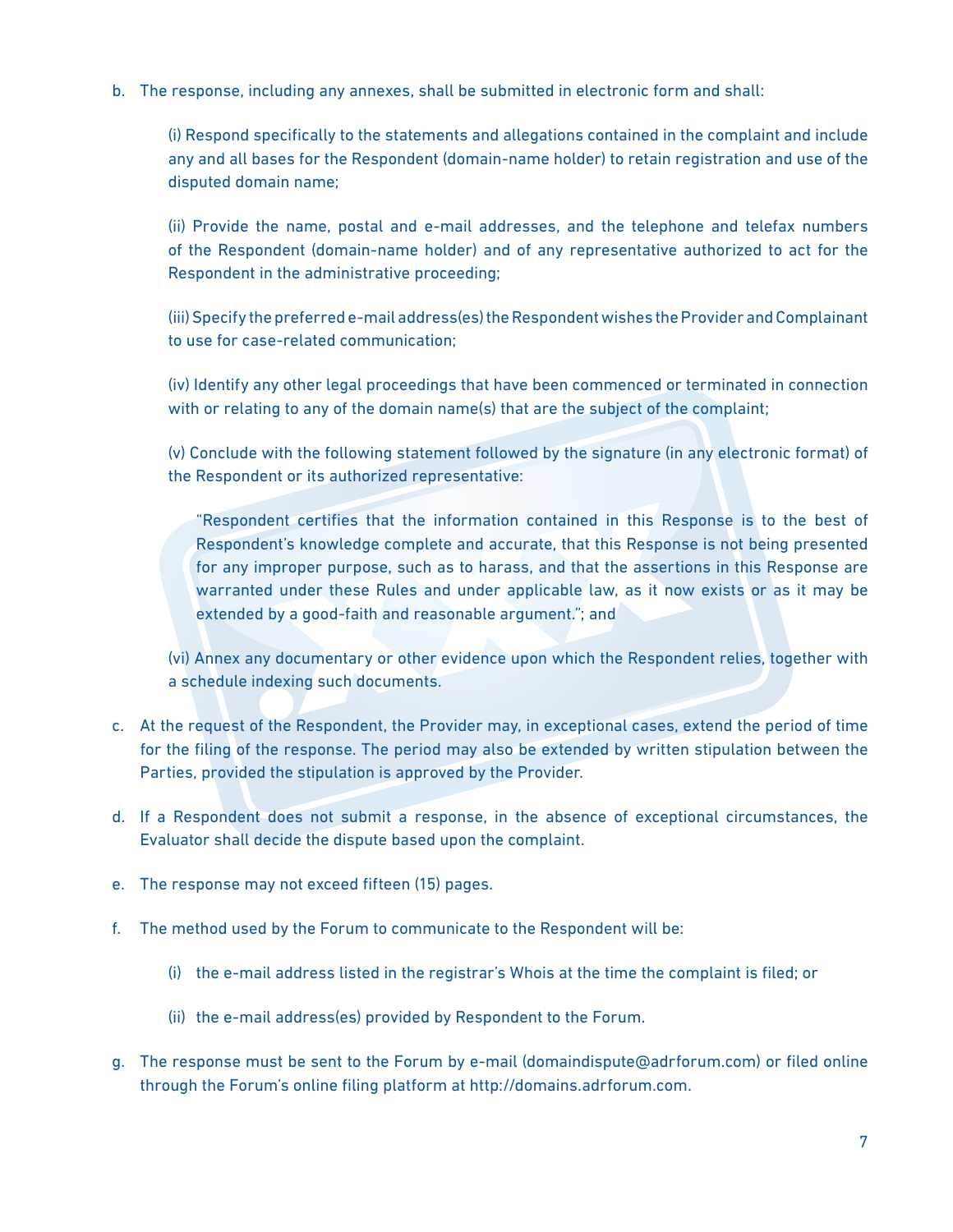(i) The response (see sub-paragraph (b) above) must be a separate file (file must not include Annexes);

(ii) All documents must be in a format as specified in Annex A to these Rules, unless approved by the Forum in advance;

(iii) Individual files must not exceed the file size restrictions as set forth in Annex A to these Rules unless approved by the Forum in advance. The Annexes may be divided into multiple files as needed;

(iv) No individual email, including attachments, may exceed the email size restrictions set forth in Annex A to these Rules unless approved by the Forum in advance; multiple emails may be used to transmit a single set of Response documents; and

(v) The Forum may rename electronic files compatible with internal naming conventions, for ease of internal and Evaluator use.

## **7. Extensions and Stays**

a. Extensions for Filing a Response

(i) Rule 6(c) provides that the Respondent may request additional time to Submit a response, or may be given additional time if the parties stipulate to an extension and the Forum approves. Any request by the Respondent for an extension or any joint request by the parties for an extension must:

1. be Submitted in writing to the Forum and the parties within the time for the Response to be Submitted;

2. state the exceptional circumstances warranting the request for an extension;

3. state the length of the extension being requested (no more than twenty (20) additional Calendar Days); and

4. be Submitted with an extension fee of one hundred dollars (\$100).

(ii) The Forum may exercise its discretion in determining whether exceptional circumstances exist warranting an extension and if so, the length of the extension. No request for an extension will be approved if any of the conditions set forth in Rule 7(a) have not been performed.

#### b. Stays of the Administrative Proceeding

(i) Parties may jointly request a stay for a one-time period of forty-five (45) Calendar Days, provided that both Parties have agreed to the stay in writing and that the Parties Submit the signed agreement to the Forum; an electronic signature (refer to Annex A) will be accepted. This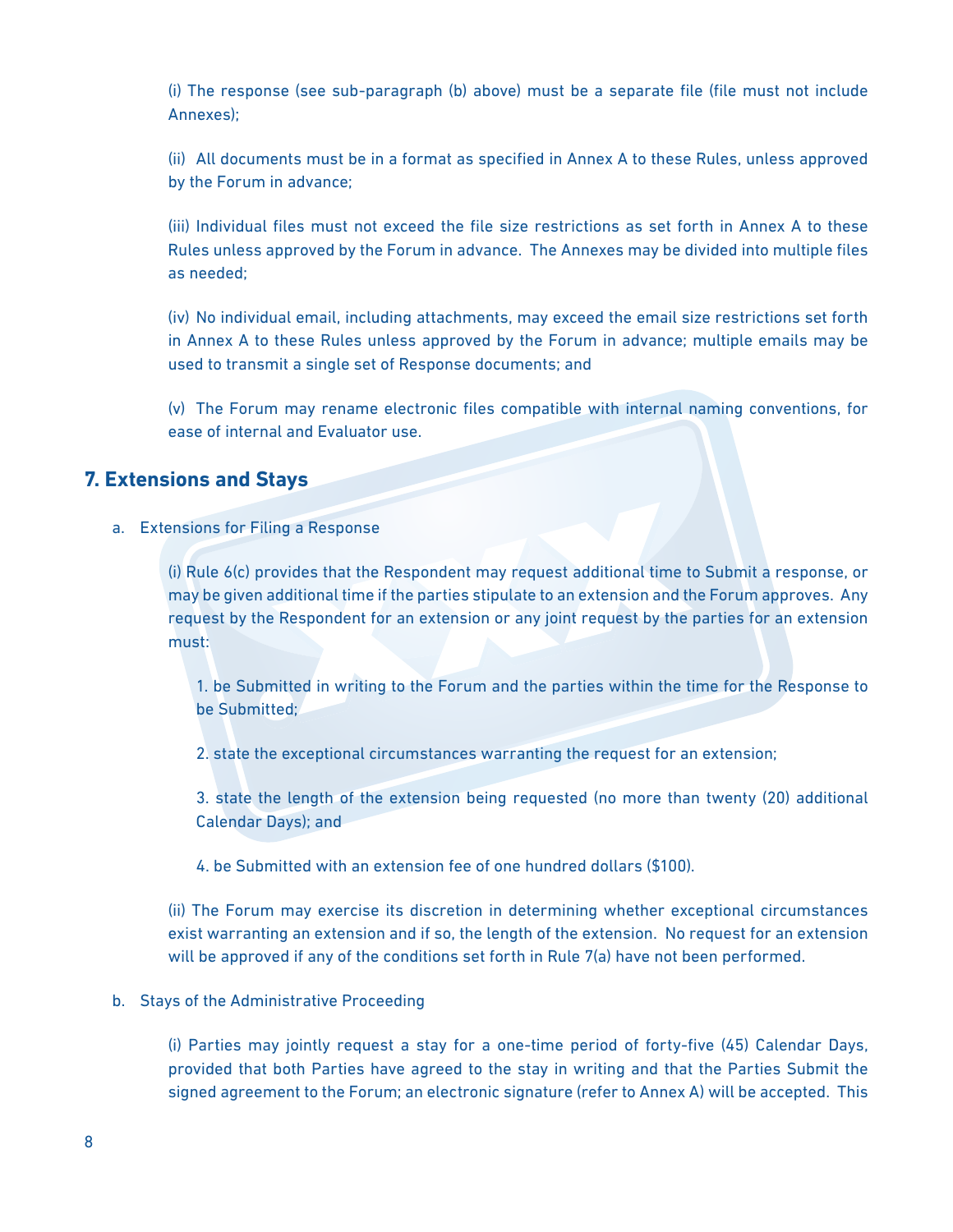request may be granted at the discretion of the Forum. A Model Form is available on the Forum's website: http://domains.adrforum.com;

(ii) Prior to expiration of the Stay, at least one party must request in writing that the case be reinstated. Absent this written request, the Forum will automatically dismiss the case without prejudice; and

(iii) If a Evaluator has been appointed by the Forum, a request that the administrative proceeding be stayed shall be granted at the discretion of the appointed Evaluator.

### **8. Withdrawal**

a. Prior to Commencement

(i)Before thefive(5)CalendarDaydeficiencyperioddescribedinRule5(b)expires,theComplainant may withdraw the complaint without prejudice. A withdrawal request must be Submitted to the Forum in writing and signed by the Complainant. An electronic signature complying (refer to Annex A) will be accepted. Upon the Forum's receipt of the withdrawal request, the complaint will be withdrawn without prejudice and the administrative proceeding will be terminated;

(ii) The Complainant may re-initiate a proceeding, which was properly withdrawn pursuant to Rule 8(a)(i), within thirty (30) Calendar Days. A re-initiation fee of one hundred dollars (\$100 USD) must accompany the request to re-initiate the proceeding; and

(iii) If the Complaint was withdrawn pursuant to Rule 8(a)(i) and if the Complainant does not reinitiate the Complaint at the end of thirty (30) Days, a subsequent Complaint will be treated as a new complaint and must be accompanied by payment of the appropriate fees.

b. After Commencement and Prior to Response:

(i) After commencement, but before the Forum has received a Response that complies with Rule 6, the complaint may be withdrawn by the Complainant. A withdrawal request must be Submitted to the Forum in writing and signed by the Complainant; an electronic signature (refer to Annex A) will be accepted. A complaint dismissed by the Forum pursuant to Rule 8(b)(i) will be dismissed without prejudice unless the Complainant requests a dismissal with prejudice in the initial request; and

(ii) After commencement, but before the Forum has received a Response that complies with Rule 6, the complaint may be withdrawn pursuant to a joint request made by both parties. A withdrawal request must be Submitted to the Forum in writing and signed by both Parties; electronic signatures (refer to Annex A) will be accepted. A complaint dismissed by the Forum pursuant to Rule 8(b)(ii) will be dismissed with prejudice unless the parties stipulate the dismissal will be without prejudice.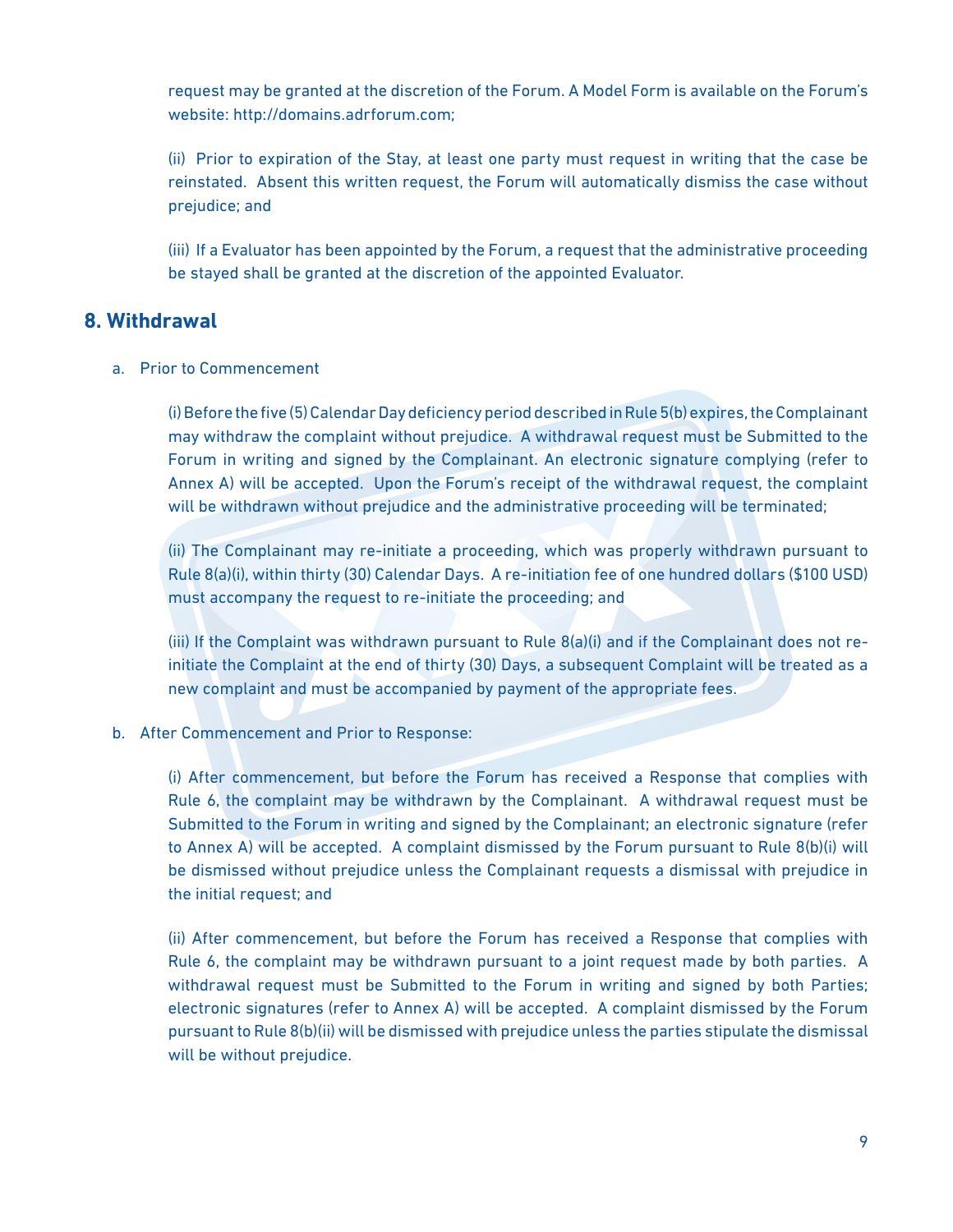- c. After Response is Received: After a response that complies with Rule 6 has been received by the Forum, but before an Evaluator decision is issued, the complaint may be withdrawn if both parties agree to the withdrawal. A withdrawal request must be Submitted to the Forum in writing and signed by both parties; electronic signatures (refer to Annex A) will be accepted. A complaint dismissed by the Forum pursuant to Rule 8(c) will be dismissed with prejudice unless the Parties agree that it shall be dismissed without prejudice.
- d. The Complaint cannot be withdrawn after an Evaluator decision is communicated to the Parties, the Registry, and the registrar.

# **9. Submission of other Written Statements and Documents; No Amendment to the Complaint**

- a. A party may Submit additional written statements and documents to the Forum and the opposing party(s) within five (5) Calendar Days after the date the Response was received by the Forum, or, if no Response has been filed, the last date the Response was due to be received by the Forum.
- b. Each additional submission pursuant to Rule 9(a) must:

(i) be timely received by the Forum;

(ii) be accompanied by an additional submission fee of four hundred dollars (\$400 USD);

(iii) include proof of service of these submissions upon the opposing party(s); and

(iv) be Submitted electronically via email to the case coordinator and/or to domaindispute@ adrforum.com or uploaded through the Forum's online portal.

- c. The party(s) not filing the original additional submission under  $9(a)$  may file additional written statements and documents to the Forum within five (5) Calendar Days after the date the original additional submission was received by the Forum.
- d. Each additional submission pursuant to Rule 9(c) must:

(i) be timely received by the Forum;

(ii) include proof of service of these submissions upon the opposing party(s); and

(iii) be Submitted electronically via email to the case coordinator and/or to domaindispute@ adrforum.com.

- e. Each party is limited to one additional submission under either  $9(a)$  or  $9(c)$ , but not both.
- f. Additional submissions must not amend the complaint or response.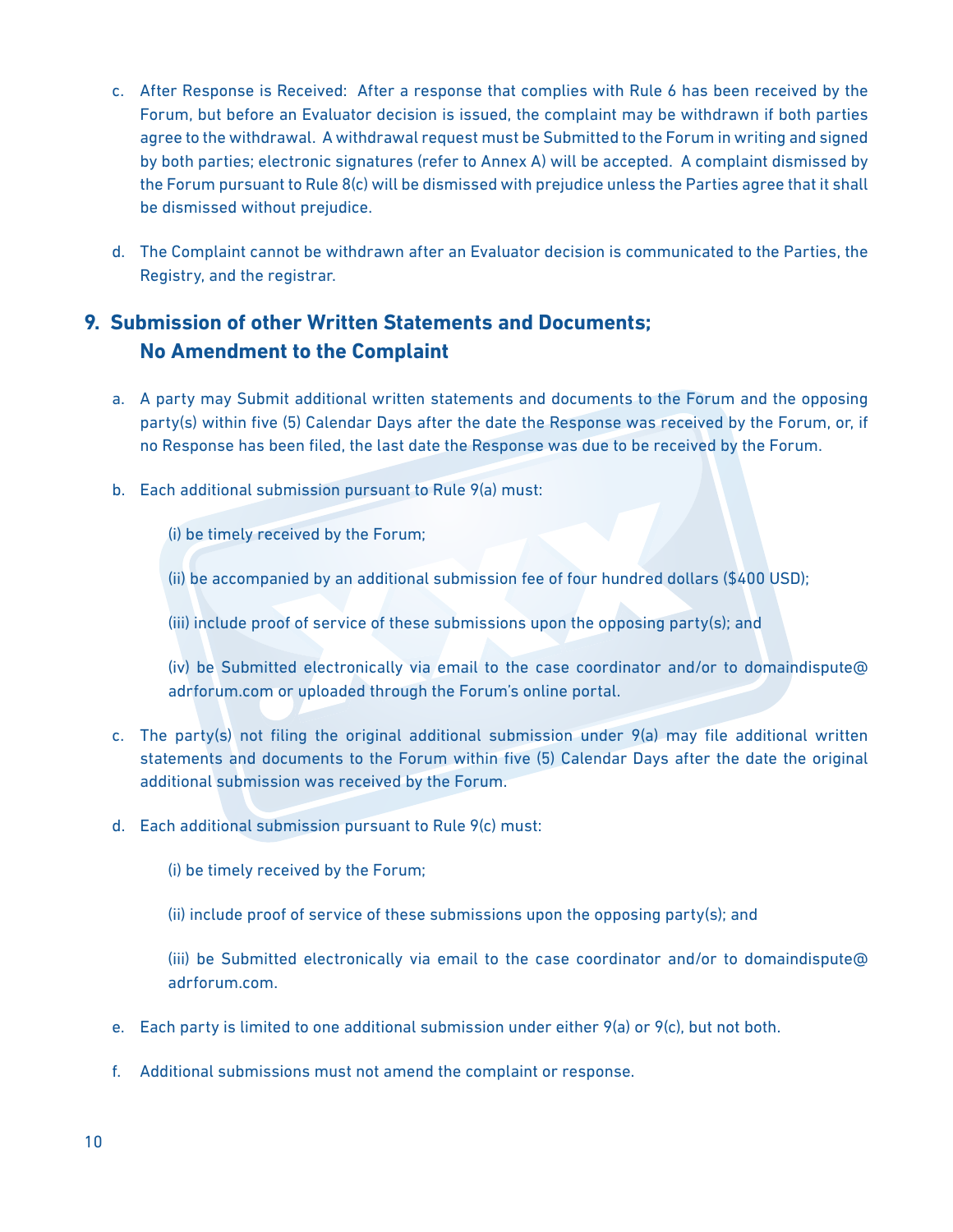# **10. The Record of the Administrative Proceeding.**

The complaint, response, and additional written statements and documents provided in Rule 9 constitute the complete record to be considered by the Evaluator.

# **11. Appointment of the Evaluator**

a. The Forum shall appoint a single Evaluator within five (5) Calendar days of whichever is later:

(i) the Response period under Rule 6 elapses without a Response;

(ii) the receipt of a Response under Rule 6; or

(iii) any Additional Submission compliant with Rule 9.

b. The Forum shall maintain and publish a list of Evaluators and their qualifications to which any party will be directed on the Forum's web site, http://domains.adrforum.com. The Forum will appoint an Evaluator from this list and will notify the Parties of the name of the Evaluator assigned and the date on which a decision, absent exceptional circumstances, is expected.

# **12. Impartiality and Independence**

- a. An Evaluator shall be impartial and independent and shall have, before accepting appointment, disclosed to the Provider any circumstances giving rise to justifiable doubt as to the Evaluator's impartiality or independence. If, at any stage during the administrative proceeding, new circumstances arise that could give rise to justifiable doubt as to the impartiality or independence of the Evaluator, that Evaluator shall promptly disclose such circumstances to the Provider. In such event, the Provider shall have the discretion to appoint a substitute Evaluator.
- b. All Forum Evaluators will take an oath to be neutral and independent.
- c. An Evaluator will be disqualified if circumstances exist that create a conflict of interest or cause the Evaluator to be unfair and biased, including but not limited to the following:

(i) The Evaluator has a personal bias or prejudice concerning a party or personal knowledge of disputed evidentiary facts;

(ii) The Evaluator has served as an attorney to any party or the Evaluator has been associated with an attorney who has represented a party during that association;

(iii) The Evaluator, individually or as a fiduciary, or the Evaluator's spouse or dependent has a direct financial interest in a matter before the Evaluator;

(iv) The Evaluator or the Evaluator's spouse, or a person within the third degree of relationship to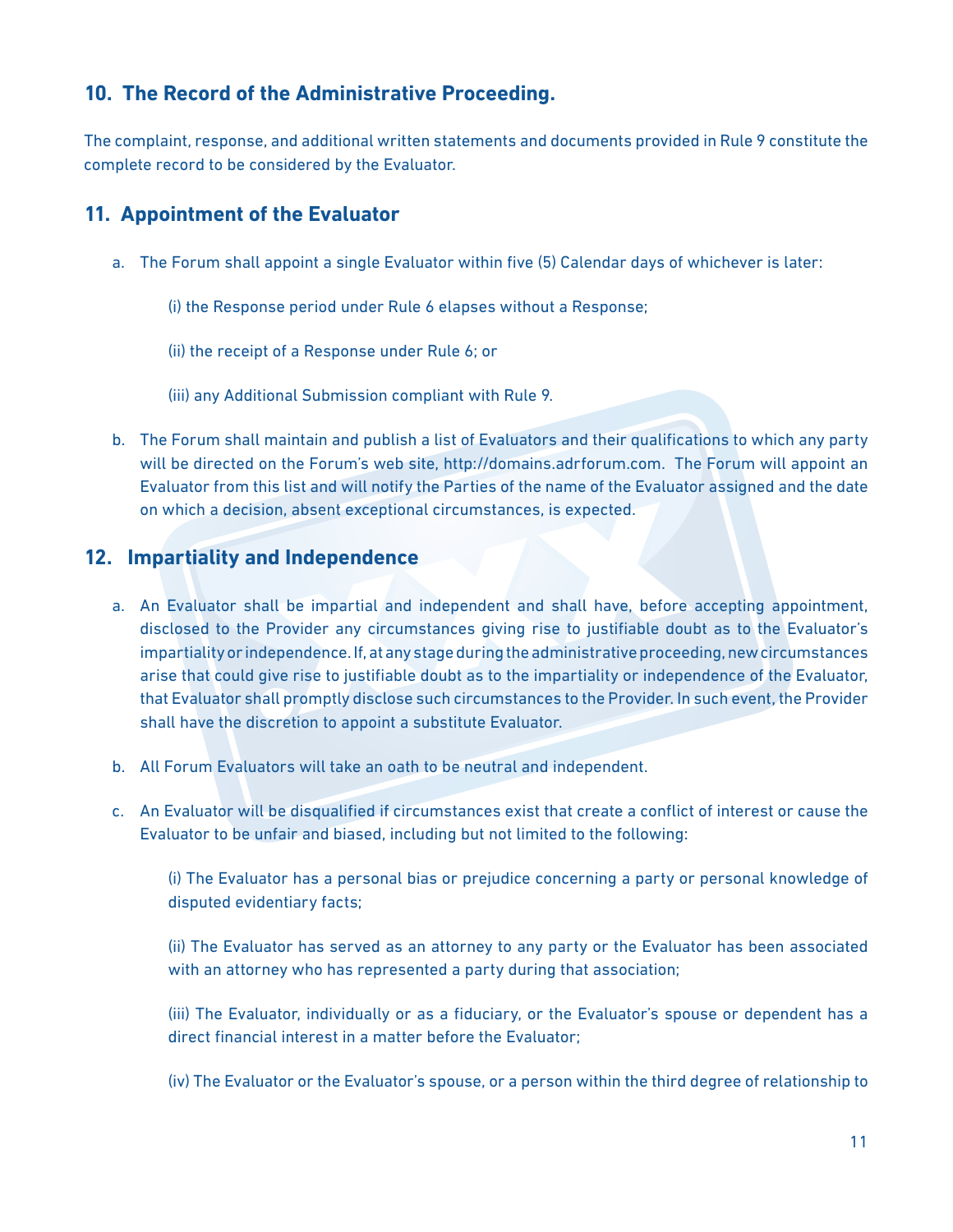either of them, or the spouse of such a person:

- (1) Is a party to the proceeding, or an officer, director, or trustee of a Party; or
- (2) Is acting as a lawyer or representative in the proceeding.
- d. A party may challenge the selection of an Evaluator, provided that a decision has not already been published, by filing with the Forum a written request stating the circumstances and specific reasons for the disqualification.
- e. A request to challenge must be filed in writing with the National Arbitration Forum within five (5) Calendar Days of the date of receipt of the notice of the selection.
- f. Provided a decision has not already been published by the selected Evaluator, the Forum will promptly review the challenge and determine whether circumstances exist requiring Evaluator disqualification in accord with this rule.
- g. No Party or anyone acting on its behalf may have any unilateral communication with the Evaluator. All communications between a Party and the Evaluator or the Provider shall be made to a case coordinator appointed by the Forum.

# **13. General Powers of the Evaluator**

- a. The Evaluator shall conduct the administrative proceeding in such manner as it considers appropriate in accordance with the Policy and these Rules.
- b. In all cases, the Evaluator shall ensure that the Parties are treated with equality and that each Party is given a fair opportunity to present its case.
- c. The Evaluator shall ensure that the administrative proceeding takes place with due expedition. It may, at the request of a Party or on its own motion, extend, in exceptional cases, a period of time fixed by these Rules or by the Evaluator.
- d. The Evaluator shall determine the admissibility, relevance, materiality and weight of the evidence.

### **14. Default**

- a. In the event that a Party, in the absence of exceptional circumstances, does not comply with any of the time periods established by these Rules or the Evaluator, the Evaluator shall proceed to a decision on the complaint.
- b. If a Party, in the absence of exceptional circumstances, does not comply with any provision of, or requirement under, these Rules or any request from the Evaluator, the Evaluator shall draw such inferences therefrom as it considers appropriate.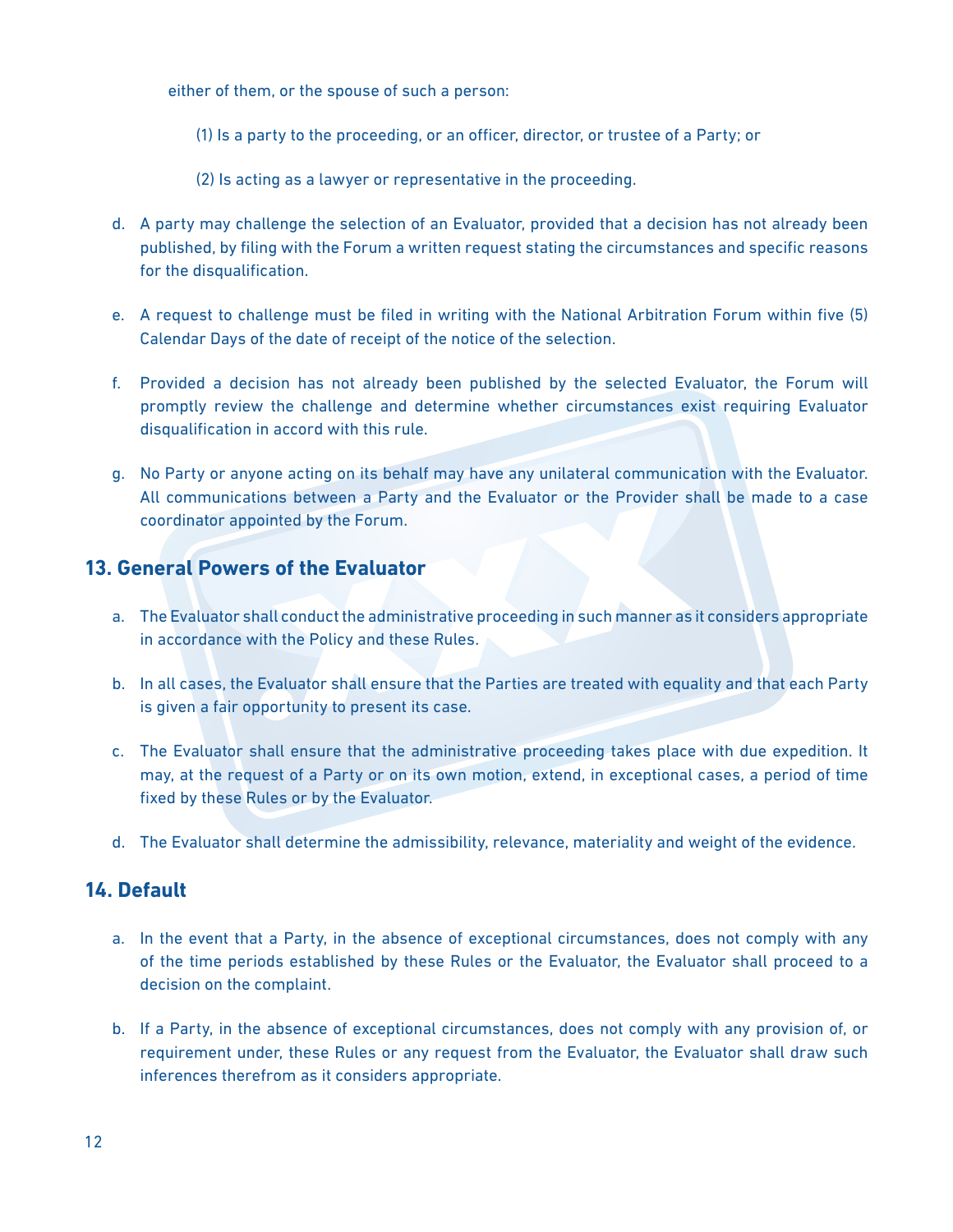# **15. Evaluator Decisions**

- a. A Evaluator shall decide a complaint on the basis of the statements and documents submitted and in accordance with the Policy, these Rules and any rules and principles of law that it deems applicable.
- b. In the absence of exceptional circumstances, the Evaluator shall forward its decision on the complaint to the Provider within fourteen (14) days of its appointment pursuant to Rule 11.
- c. The Evaluator's decision shall be in writing, provide the reasons on which it is based (in summary format, if preferred, under Policy Section 4(d)), indicate the date on which it was rendered and identify the name of the Evaluator.
- d. If the Evaluator concludes that the dispute is not within the scope of one of the causes of action listed in Policy Section 2, it shall so state.
- e. Evaluator decisions will be of a length that the Evaluator deems appropriate.

# **16. Communication of Decision to Parties**

Within three (3) Calendar days after receiving the decision from the Evaluator, the Provider shall communicate the full text of the decision to each Party, the applicable registrar, and the Registry. Information regarding the decision may be published by the Registry or the Provider on an aggregate basis, in a manner that does not personally identify the parties involved with the dispute.

# **17. Correction of Clerical Mistakes**

Clerical mistakes or clerical errors in the Evaluator's decision arising from oversight or omission by the Evaluator may be corrected by the Forum.

## **18. Conclusion of the Proceedings.**

Once the Evaluator's decision is issued, the case is closed with the Forum. No further submissions or requests will be considered.

# **19. Fees (U.S. Dollars)**

- a. The Fees for a (single-domain name) complaint shall be one thousand three hundred dollars (\$1,300.00).
- b. No action shall be taken on a complaint until the Forum has received from Complainant the initial fee.
- c. If the Forum has not received the fee within five (5) Calendar days of receiving the complaint, the complaint shall be deemed withdrawn and the administrative proceeding terminated.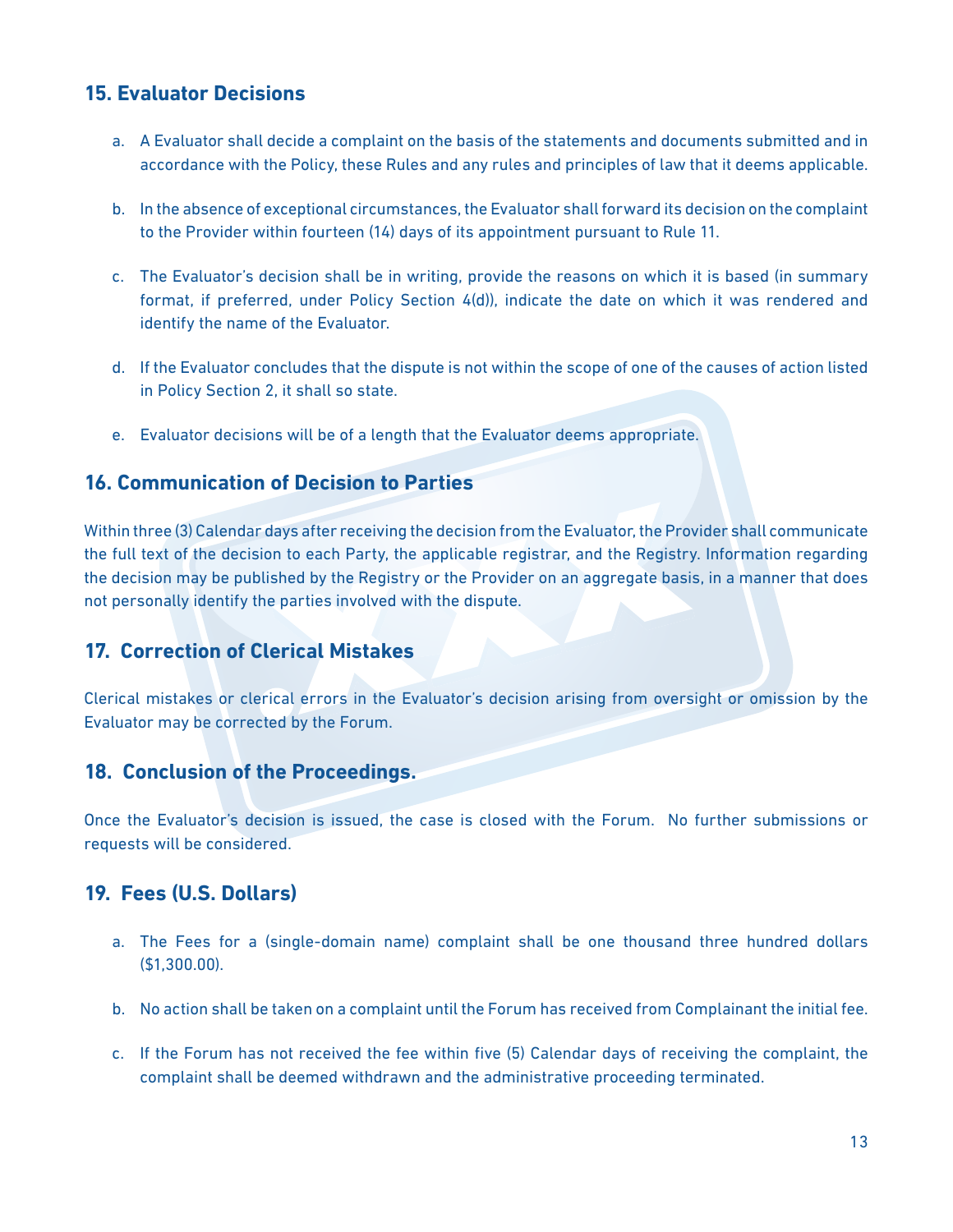- d. Fees to be paid to the Forum as provided in these Rules must be paid in U.S. Dollars and are nonrefundable.
- e. Payment shall be made in one of the following forms:
	- (i) Credit card (via email or the Forum's secure, online filing platform);
	- (ii) Certified check; or
	- (iii) Personal/business check.
- f. If any form of payment is cancelled, stopped, returned unpaid or dishonored, without prior written authorization from the Forum, the Forum reserves the right to charge a service fee of fifty (\$50) for each cancelled, stopped, returned or dishonored payment.

#### **20. Settlement or Other Grounds for Termination**

- a. If, before the Evaluator's decision, the Parties agree on a settlement, the Evaluator shall terminate the administrative proceeding.
- b. If, before the Evaluator's decision is made, it becomes unnecessary or impossible to continue the administrative proceeding for any reason, the Evaluator shall terminate the administrative proceeding, unless a Party raises justifiable grounds for objection within a period of time to be determined by the Evaluator.

# **21. Effect of Court Proceedings**

- a. In the event of any legal proceedings initiated prior to or during an administrative proceeding in respect of a domain name dispute that is the subject of the complaint, the Evaluator shall have the discretion to decide whether to suspend or terminate the administrative proceeding.
- b. In the event that a Party initiates any legal proceedings during the pendency of an administrative proceeding in respect of a domain name dispute that is the subject of the complaint, it shall promptly notify the Evaluator and the Provider.

### **22. Exclusion of Liability**

Except in the case of deliberate wrongdoing, neither the Provider nor an Evaluator shall be liable to a Party for any act or omission in connection with any administrative proceeding under these Rules.

## **23. Amendments**

The version of these Rules in effect at the time of the submission of the complaint to the Provider shall apply to the administrative proceeding commenced thereby. These Rules may not be amended without the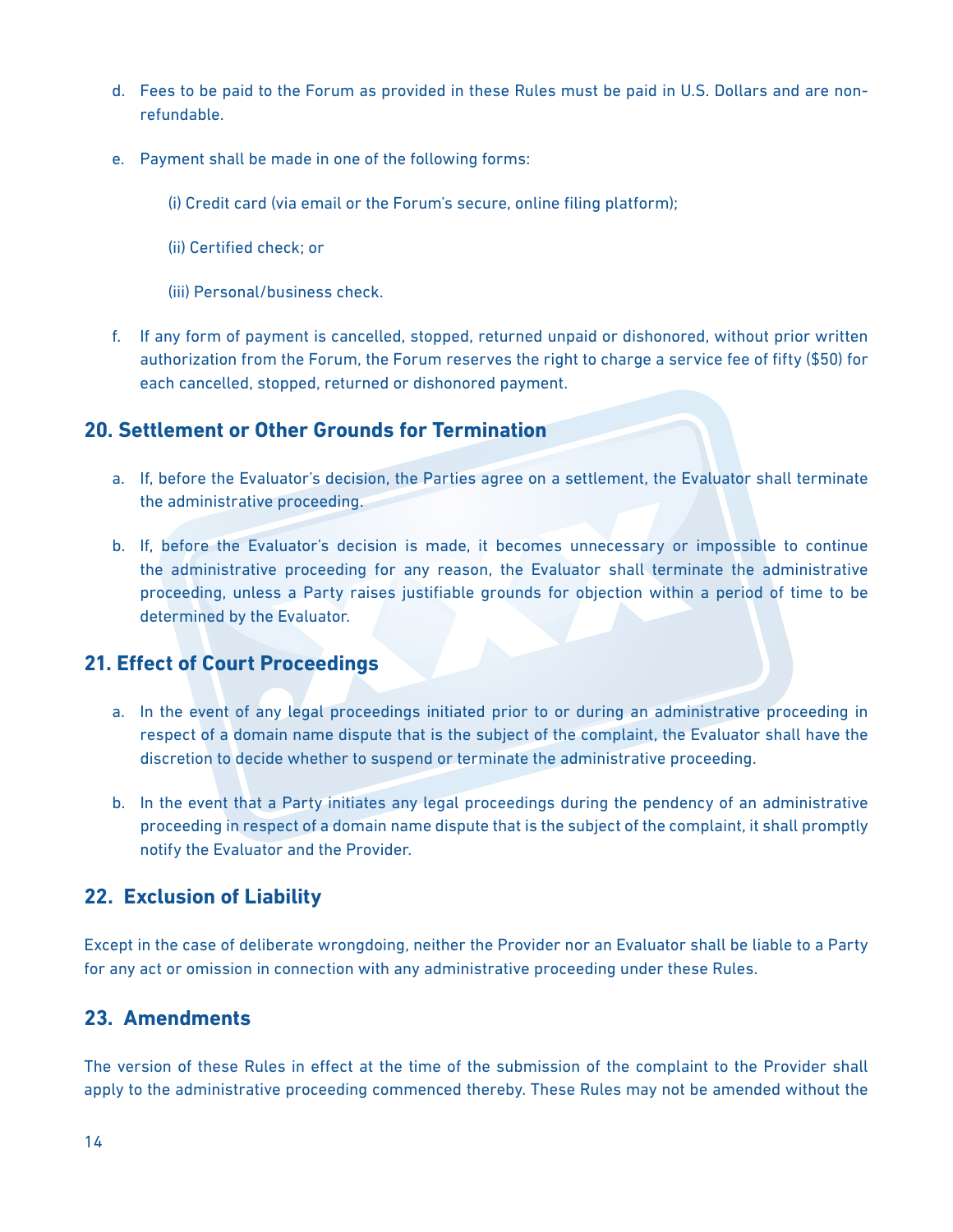express written approval of the Registry.

# **24. Effective Date**

These Rules apply to all cases filed on or after September 1, 2011.

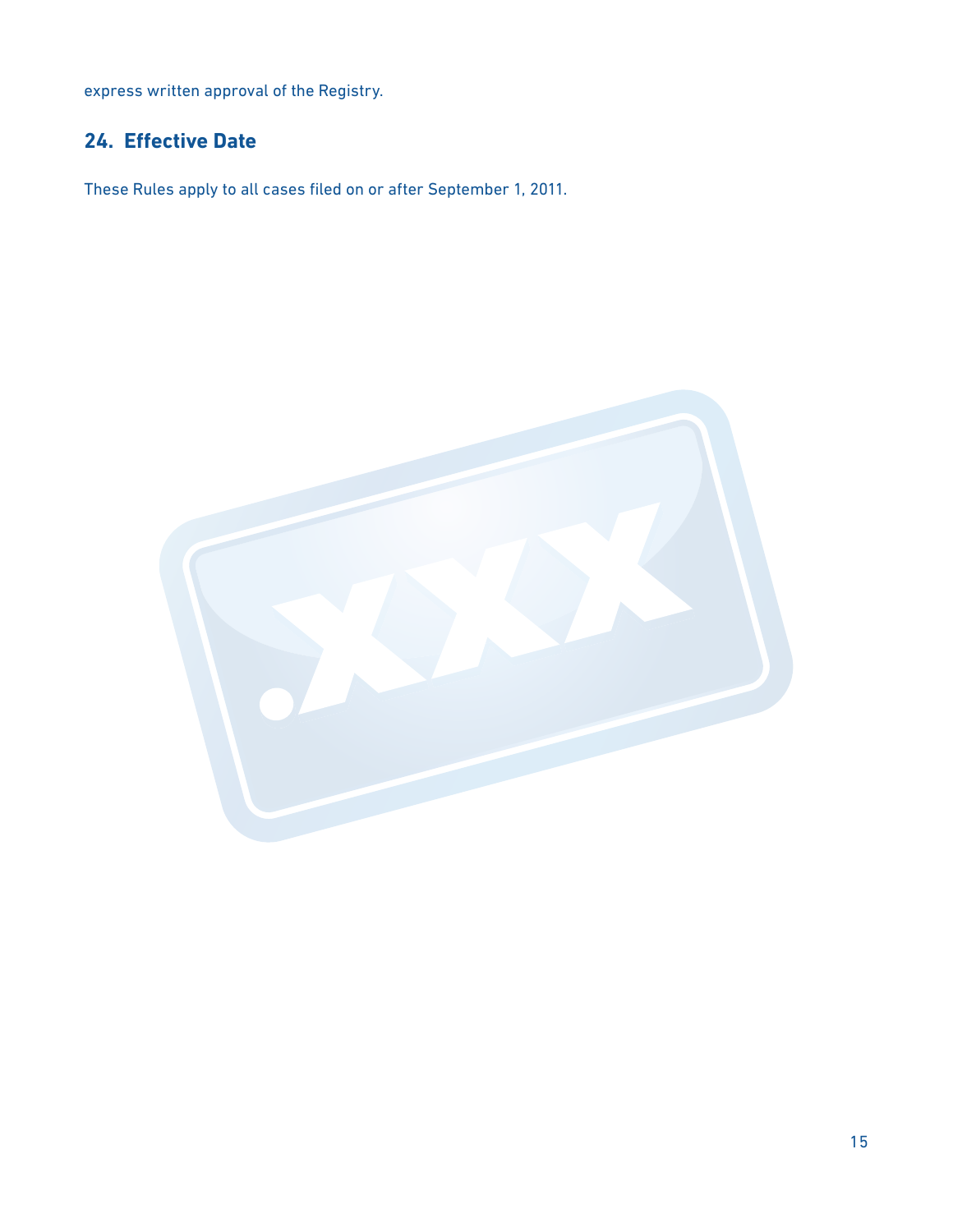# **ANNEX A TO PROVIDER'S CEDRP RULES**

The purpose of this annex is to define technical requirements for electronic submissions.

1. Types of Files Supported

The National Arbitration Forum will accept files having the following extensions. If you have a file in a format not specified, you must have advance permission from the National Arbitration Forum or your submission may be rejected.

- (a) .pdf (preferred)
- (b) .doc [Microsoft Word document]
- (c) .rtf
- (d) .jpg
- (e) .tiff
- (f) .xls [Microsoft Excel spreadsheet]
- (g) .htm/.html
- 2. File Size Restrictions

(a) No individual file may exceed 10 MB; a preferred file size limitation is 5 MB.

(b) No party may submit electronic case documents in excess of 50MB, in the aggregate, per case number, without advance approval from the Forum (such approval will be limited to very large or complex cases).

- 3. Email Size Restrictions
	- (a) No individual email may exceed 10 MB.

(b) The documents for a single case number may be sent in multiple emails, subject to the limitations in 2(b), above.

# **SUGGESTIONS AND REMINDERS**

Multiple Email Suggestions

- a. The Forum suggests that each email relating to a single case be notated in the subject line with a single representative domain name by which all of the emails can be linked; if an FA number has already been assigned, the Forum requests that the parties use that number in the subject line of all correspondence.
- b. The Forum suggests that each email relating to a single case bear a notation in the subject line indicating the number of emails in the batch.
- c. The Forum suggests that each email relating to a single case indicate what the party is filing.

*Example: COMPLAINT regarding <domain.com> 1 of 3 Example: RESPONDENTS ADDITIONAL SUBMISSION FA####### 1 of 1*